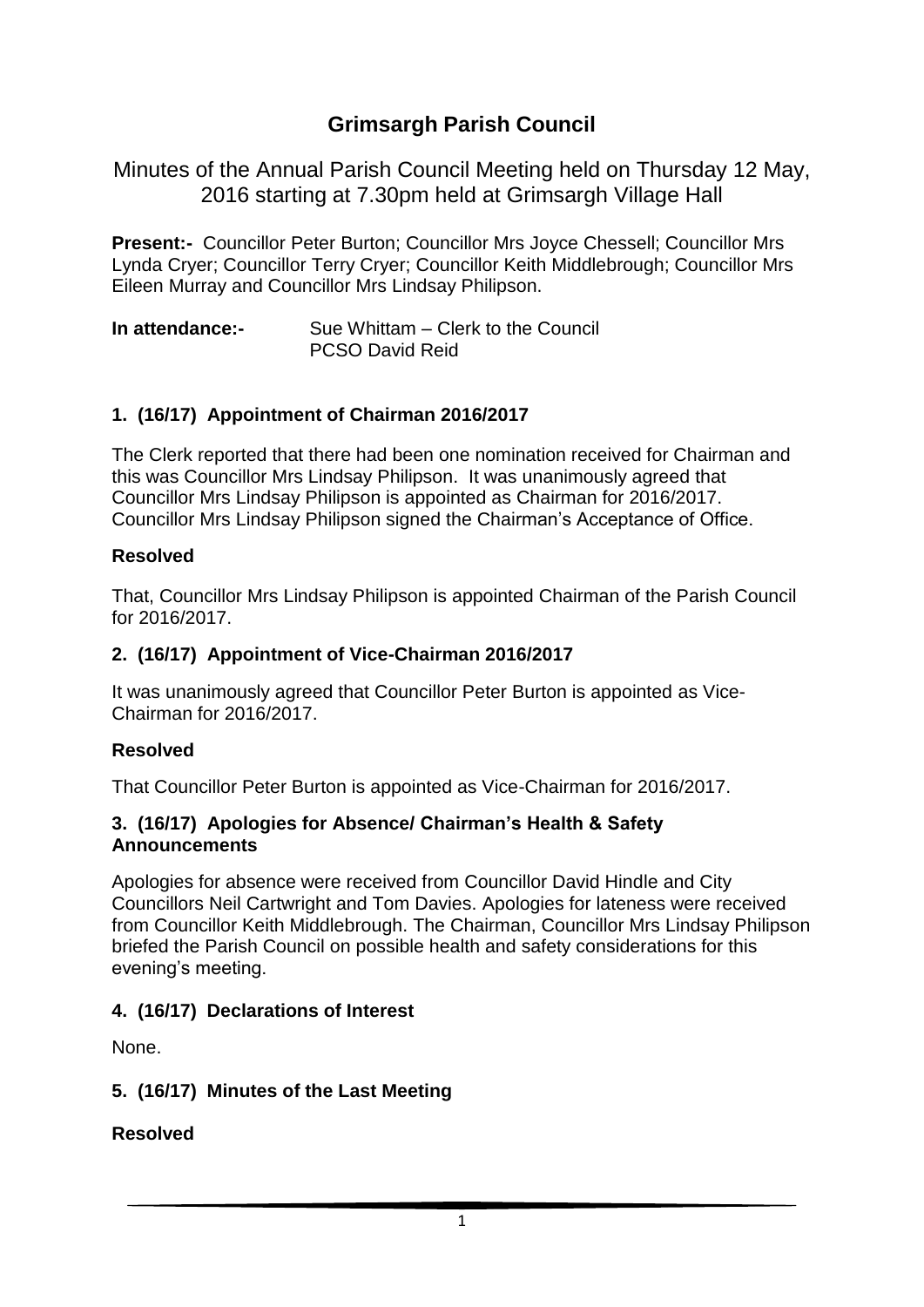That, the minutes of the Meeting held on 7 April 2016 be approved as a correct record and signed by the Chairman.

## **6. (16/17) Adjournment for Public Participation and Policing Issues**

The Chairman, Councillor Mrs Lindsay Philipson adjourned the meeting for public participation and welcomed PCSO David Reid to the meeting. PCSO David Reid presented the annual crime figures for Grimsargh. He reported that there had been 66 crimes over the last 12 months. This included 44 burglaries which was still quite high but was less than last year. It was pleasing to note that people were now locking their doors and keeping their property more secure however, there was still room for improvement. Part of the issue was the location of Grimsargh and its easy accessibility to the motorway, and the fact that it was on a main road that linked Preston to Longridge. PCSO David Reid thought that the CCTV would really help in the village in detecting crime and was pleased that the Parish Council had supported this project.

PCSO David Reid also referred to speeding issues on Whittingham Lane and Vicky Hewitt from the Road Safety Team was looking at what could be done. In particular it was explained that Whittingham Lane went from the national speed limit down to 30 MPH, so the signage showing the 30 MPH speed limit would be moved nearer to Cow Hill and possibly rumble strips would be placed there to warn vehicles to slow down.

PCSO David Reid also informed the Parish Council that the police were continuing to work with St Michaels School, giving drug advice to year 6 pupils and also taking them to the Waddecar Activity Centre as a reward for good behaviour. For the younger years, PCSO David Reid said they carried out Safety Town which was aimed at Reception years to year 3 and helped make the children aware of road safety.

With regard to parking issues on Yew Tree Avenue, PCSO David Reid said he had recently ticketed two cars. Councillor Terry Cryer asked about parking on pavements and PCSO Reid explained that the police as a rule did not issue parking tickets for those vehicles that parked on the pavements if they left enough room for a large wheelchair to safely pass by.

Councillor Mrs Joyce Chessell raised her concerns about the parking on Lindale Drive which was an ongoing issue. PCSO David Reid asked Councillor Mrs Chessell to email him with details and he will look into this issue. Councillor Peter Burton referred to problems with quad bikes/scooters and said that a resident had taken some footage on his mobile phone of the youths riding the scooters and this had been forwarded to the police. PCSO David Reid had not seen the footage and asked if it could be forwarded direct to him.

Finally, PCSO David Reid said that PCSO Ian Martin would be taking over from PCSO Sarah Catterall who had gone to train as a police officer.

The Chairman, Councillor Mrs Lindsay Philipson thanked PCSO David Reid for his report and then reconvened the meeting.

## **7. (16/17) Town and Country Planning Act, 1990**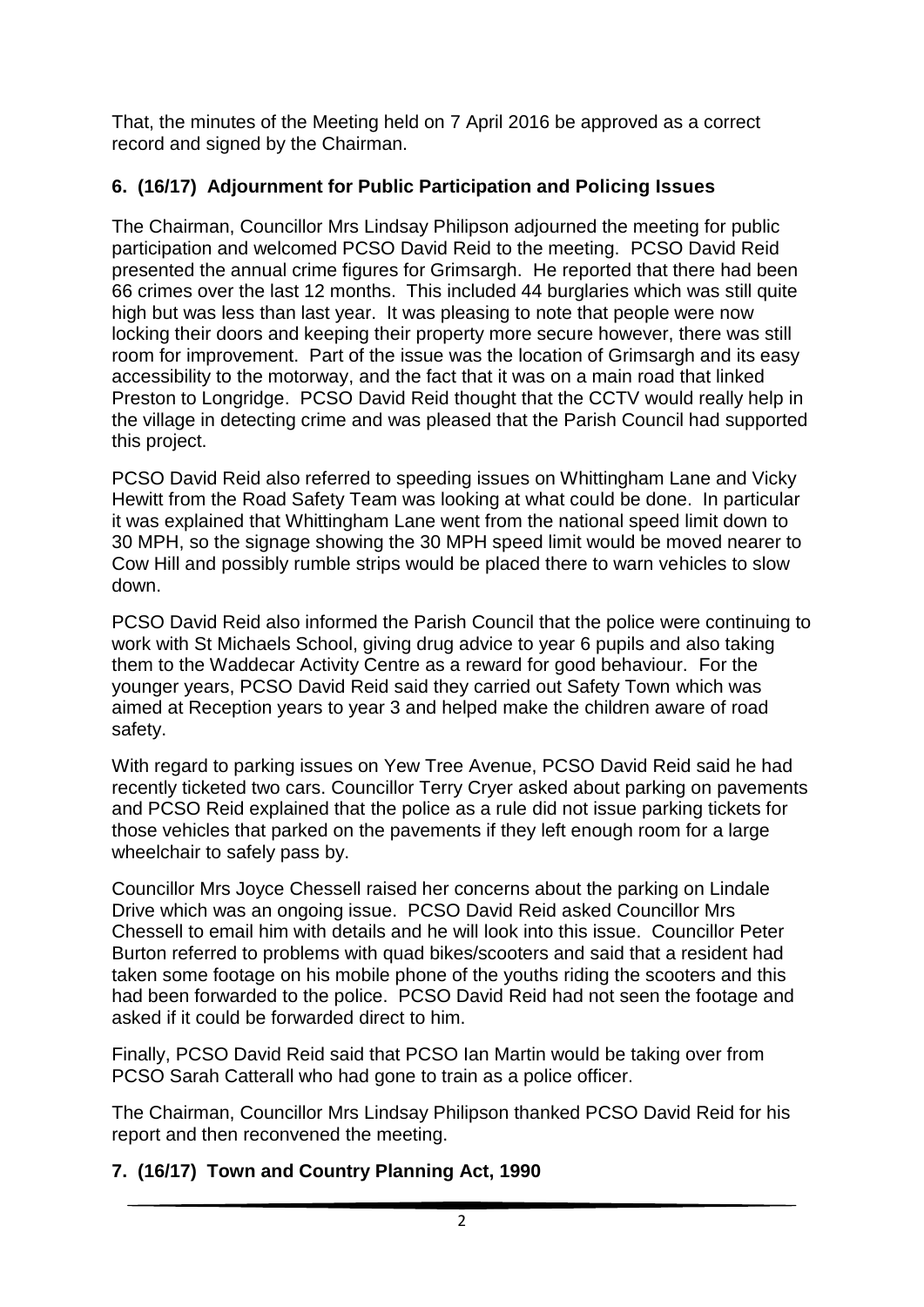The Parish Council considered the following Planning Applications:-

06/2016/0321 - Land adjacent 218 Preston Road, Grimsargh PR2 5JS. 1no dwelling with access from Preston Road. 06/2016/0277 - Grimsargh Club – erection of single storey extension to side and canopy to front – 148 Preston Road, Grimsargh. PR2 5JQ

With regard to Planning Application 06/2016/0321, Councillor Mrs Joyce Chessell said she was not in favour of this application being granted permission and she had sent an objection letter to Preston City Council. Councillor Mrs Joyce Chessell said that there were already problems with traffic and parking on Lindale Avenue and this Planning Application would further exacerbate the problems. It was noted that the access to the proposed property would be from Preston Road and not Lindale Avenue. Councillor Terry Cryer said he could not see an issue with this application and it was agreed that the Parish Council would not object. However, Councillor Mrs Joyce Chessell said she would encourage local residents to write in their individual objections to this application.

With regard to Planning Application 06/2016/0277, the Parish Council unanimously agreed not to object to this Planning Application and welcomed the Club owner's intentions to improve Grimsargh Club for local residents and to ensure that it was accessible for the disabled.

The Parish Council were devastated that the appeal decision relating to land at Preston Road Grimsargh for the outline planning permission for up to 150 dwellings – reference APP/N2345/W/15/3007033 by Gladman Developments Limited, had been allowed by the Planning Inspector. This was in spite of, and contrary to, a recent appeal held relating to land at Ingol Golf Club when the Inspector dealing with that appeal had said that the Local Plan was sound and Preston City Council had demonstrated its five year supply of deliverable housing land. Preston City Council were currently looking at the implication of the Gladman decision on their plan and future Planning Applications.

It was noted that the appeal by United Utilities for outline planning for erection of 12no residential dwellings (access applied for only) for land at Preston Road Grimsargh would start on Tuesday 28 June at 10.00 am at the Town Hall, Preston. (Ref APP/N2345/W/16/3145578). It was unanimously agreed that the Chairman, Councillor Mrs Lindsay Philipson would attend the appeal hearing and speak on behalf of the Parish Council.

It was further noted that Planning Application 06/2016/0234 which was a resubmission of Planning Application 06/2015/0690 referred to above had been called in by an Officer at Preston City Council and would therefore be going to Planning Committee on 9 June 2016. It was unanimously agreed that the Chairman, Councillor Mrs Lindsay Philipson would speak at the Planning Committee on behalf of the Parish Council.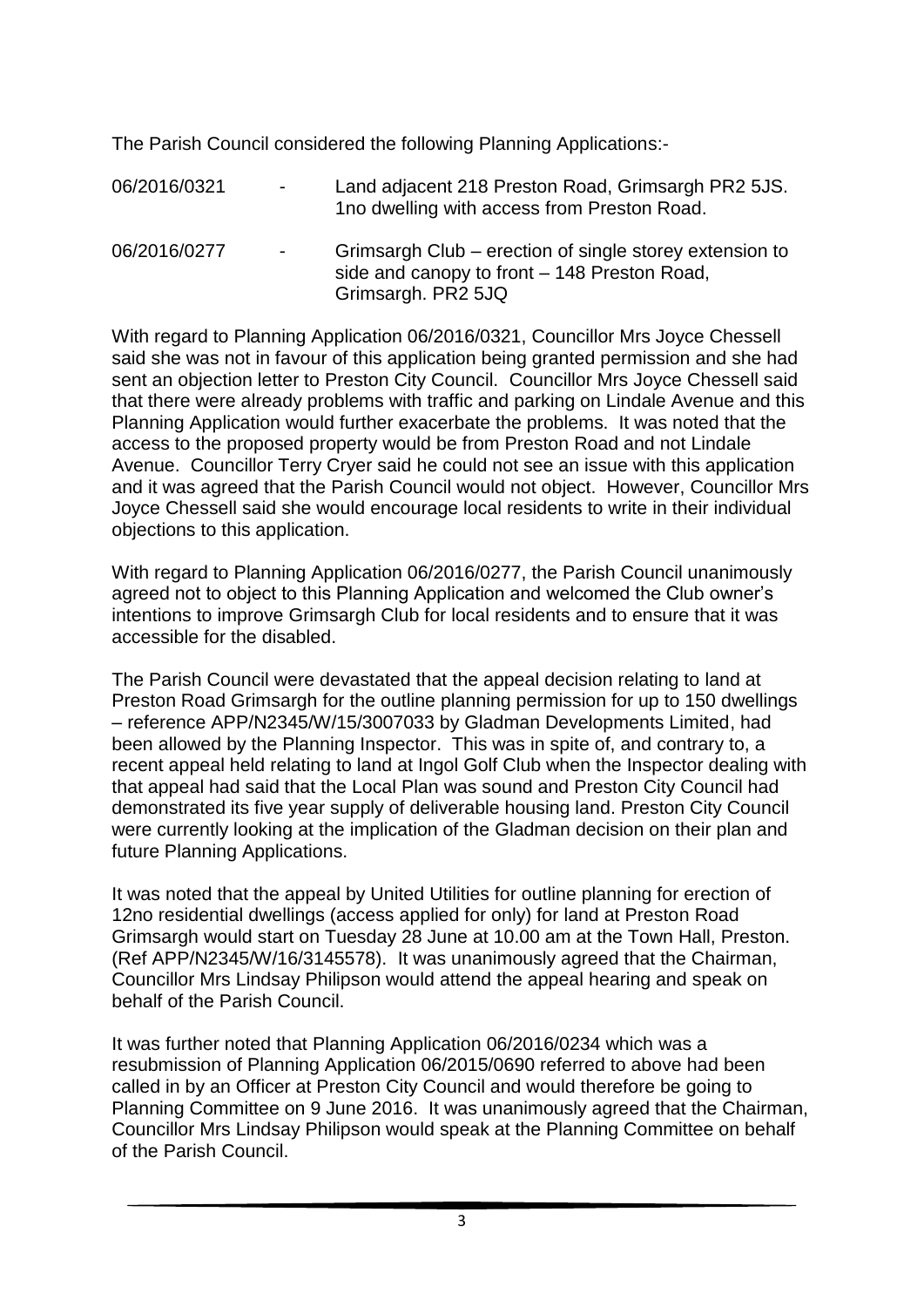It was also noted that the Planning Sub-Committee dealt with Planning Application 06/2016/0258 for land off Ribblesdale Drive Grimsargh and a copy of the Planning Sub-Committee Minutes appeared on the Agenda as a separate item. A copy of the objection letter to the Planning Application had been circulated to the Parish Council.

## **Resolved**

**1)** That with regard to Planning Application 06/2016/0321, the Parish Council agreed not to object to this Planning Application.

**2)** That with regard to Planning Application 06/2016/0277, the Parish Council agreed not to object to this Planning Application and welcomed the Club owner's intentions to improve Grimsargh Club for local residents and to ensure that it was accessible for the disabled.

**3)** That with regard to the appeal by United Utilities for outline planning for erection of 12no residential dwellings (access applied for only) for land at Preston Road Grimsargh, it was noted that the appeal would start on Tuesday 28 June at 10.00 am at the Town Hall, Preston and it was unanimously agreed that the Chairman, Councillor Mrs Lindsay Philipson would speak on behalf of the Parish Council.

**4)** That with regard to Planning Application 06/2016/0234 which was a resubmission of Planning Application 06/2015/0690 referred to above, it was agreed that the Chairman, Councillor Mrs Lindsay Philipson would speak at the Planning Committee on 9 June 2016 on behalf of the Parish Council.

**5)** That with regard to Planning Application 06/2016/0258 for land off Ribblesdale Drive Grimsargh, it was noted that the Planning Sub-Committee had dealt with this application and a copy of the objection letter had been circulated to the Parish Council.

#### **8. (16/17) Minutes from the Planning Sub-Committee from their meeting held on 25 April 2016**

The Parish Council noted the Minutes of the Planning Sub-Committee from their meeting held on 25 April 2016. A copy of the Planning Sub-Committee Minutes is presented in the Minute Book.

## **Resolved**

That the Minutes of the Planning Sub-Committee from their meeting held on 25 April 2016 are noted by the Parish Council.

### **9. (16/17) Appointment of representatives to outside bodies, Sub-Committees and Working Groups**

**Resolved**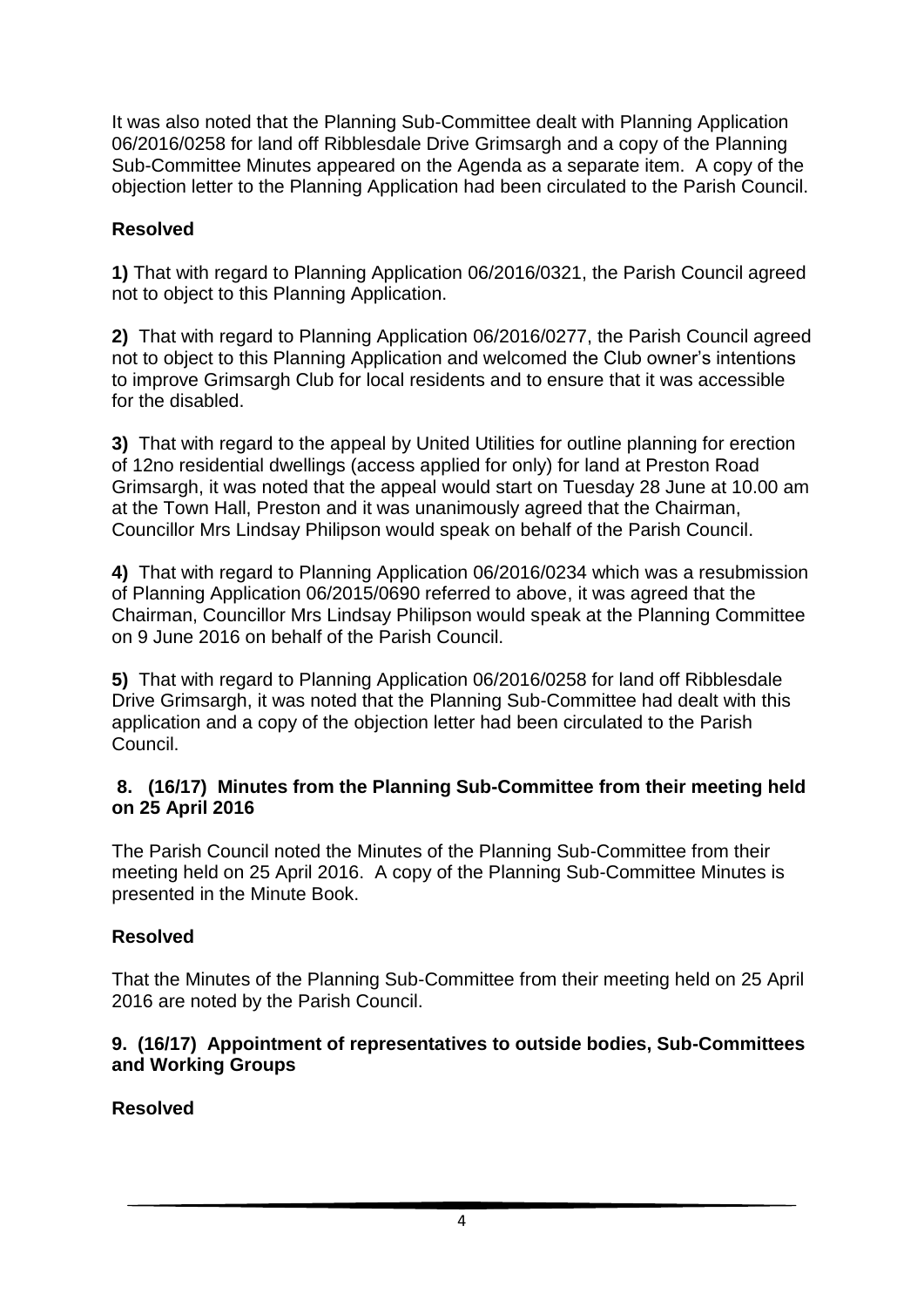That the following Members are appointed to outside bodies, Sub-Committees and Working Groups for 2016/2017 as follows, and it was noted that other Working Groups would be set up as and when necessary:-

## **Outside Bodies**

## **1. Preston Area Committee (3 Members)**

Councillor Mrs E Murray The Clerk – Sue Whittam Councillor Peter Burton Reserve – Councillor Mrs Lindsay Philipson

## **2. Boylton, Houghton and Farrington Charity (1 member)**

Councillor Mrs J Chessell

## **3. The Education Charity of John Farrington (1 member)**

Councillor Mrs J Chessell

## **Sub-Committees**

## **1. Planning Sub-Committee (3 Members)**

Chairman of the Parish Council, (or Vice-Chairman in their absence) Councillor Peter Burton and Councillor Mrs Eileen Murray.

## **Terms of Reference**

- i) The Planning Sub-Committee has delegated executive powers to consider all planning applications relating to Grimsargh Parish Council and to respond to Preston City Council.
- ii) The Planning Sub-Committee may canvas opinions for and against applications to assist with fair determination of applications. The Sub-Committee has an obligation to ensure that relevant parties are given an adequate hearing – applicants, as well as objectors, will have the opportunity to speak at meetings in accordance with Grimsargh Parish Council Standing Orders.
- iii) A record of all planning applications, the responses and eventual results shall be noted in the minutes of meetings.
- iv) The Sub-Committee will meet as the workload requires, with a minimum of 3 days clear notice given.
- v) All members of the Planning Sub-Committee shall try to attend a Planning Training Workshop organised by LALC or other appropriate body.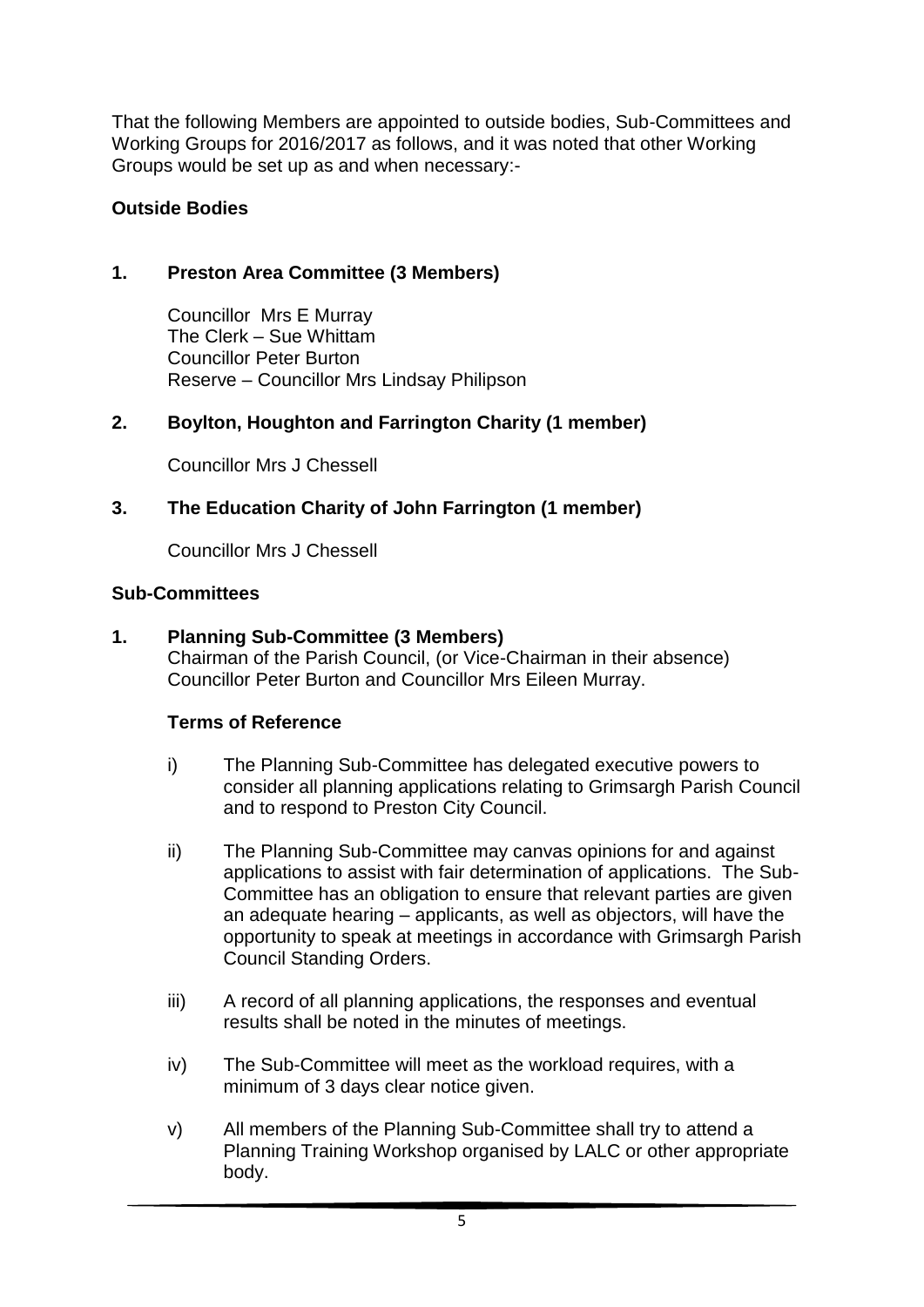## **Working Groups**

**1. Community Engagement Working Group (incorporating the Projects Working Group) – Councillor Mrs Lynda Cryer, Councillor Mrs Lindsay Philipson, Councillor Mrs Eileen Murray, Councillor Terry Cryer and Councillor Keith Middlebrough**

## **Terms of Reference**

- a) To explore and recommend new/improved methods of communicating with the community. The aim being to improve awareness throughout the Village of the activities of the Parish Council and increase the amount of feedback and incoming information from residents.
- b) To explore and recommend new/improved methods of involving residents in activities to improve our community environment
- c) The Group will appoint a Chairman or co-ordinator who will write up notes from the meetings, suitable for communicating to the rest of the Parish Council and also for publication on the website.
- d) To engage with the community and voluntary sector to suggest suitable projects to be undertaken in the village.
- e) To evaluate infrastructure projects in the village and look at ways of promoting and allocating the funds for those projects
- f) To provide a written report back to the Parish Council with recommendations.
- **2. Finance Working Group – The Clerk - Sue Whittam, Councillor Keith Middlebrough, Councillor Peter Burton and one vacancy.**

## **Terms of Reference**

- Monitor and review on at least an annual basis Grimsargh Parish Council's Financial rules and regulations to ensure they are adequate for the Parish Council's needs.
- Review and make recommendations on the budget provision for each financial year.
- Review any actions arising from the annual internal and external audits and make recommendations to the Parish Council to deal with these issues.
- Monitor and review the Parish Council's accounts to ensure they are legally compliant and promote best practice.
- To monitor CiL expenditure and report back on an annual basis.
- Provide a written report from its meetings and report back to the Parish Council with recommendations for action.
- **3. Nellie Carbis Millennium Woodland Working Group (incorporating the Best Kept Village Working Group) – the Clerk, Councillor Mrs Lynda Cryer and Councillor Mrs Lindsay Philipson – other members from the village to be co-opted onto the group as necessary.**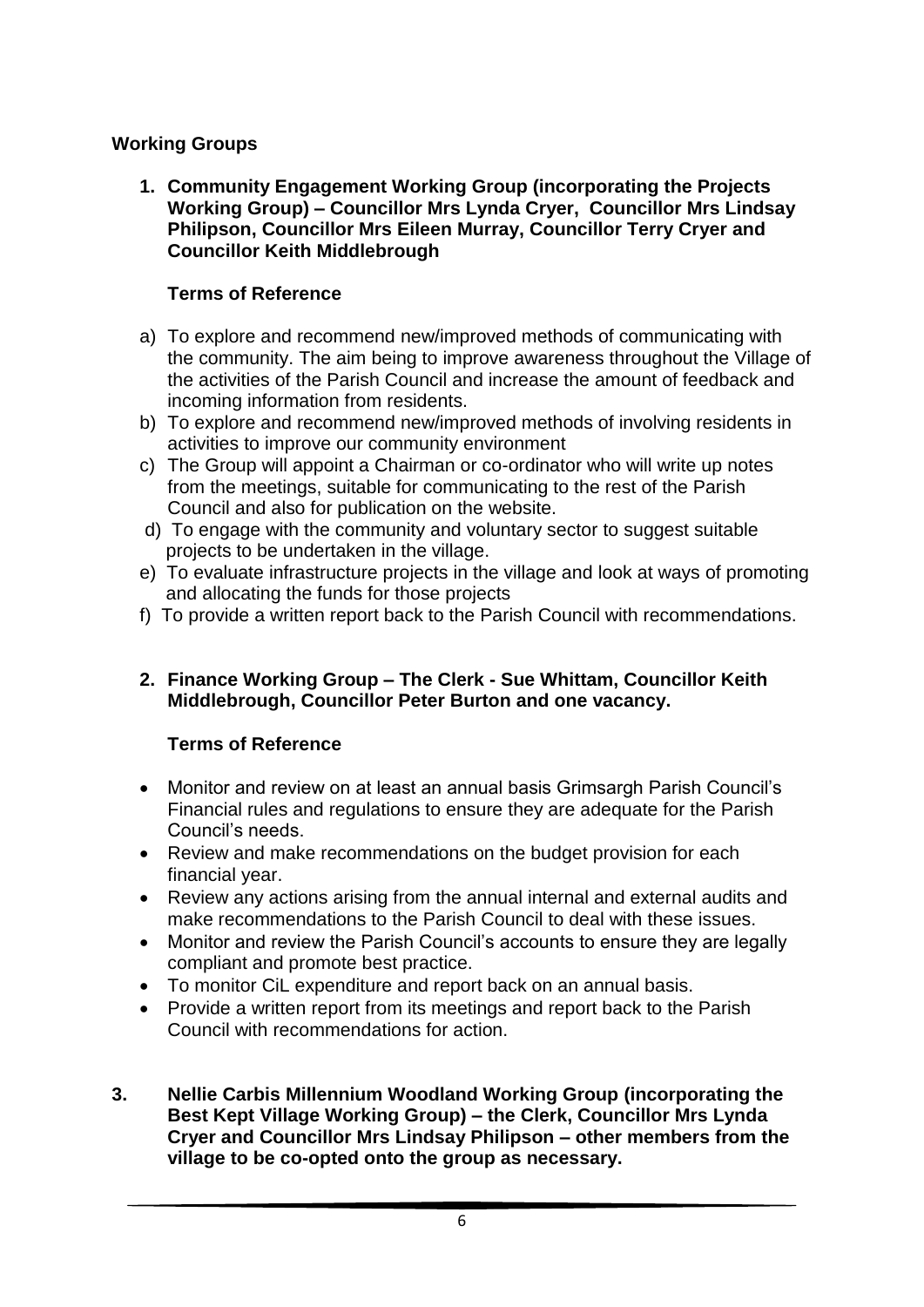## **Terms of Reference**

- To establish and revise, as necessary, a schedule of maintenance works what and when.
- To ensure these works are carried out according to the schedule using voluntary support where possible, but engaging paid services if required.
- To propose "special projects" with plans and costs to seek to obtain funding for such projects from grant sources – this may include from the Parish Council, but outside sources should be explored thoroughly.
- To promote the use of the Nellie Carbis Millennium Woodland by residents, local schools and others, encouraging involvement in the upkeep and enhancement by residents.
- It is an aim for the Nellie Carbis Millennium Woodland to encourage biodiversity and enhance the natural environment, to manage, rather than control or dominate it.
- To review the Judges report from each year's Best Kept Village Competition and devise an action plan with recommendations for consideration by the Parish Council.
- To encourage local businesses, groups and individuals to be involved in the Best Kept Village Working Group/competition to help bring the village up to an appropriate standard.
- To identify general areas of improvement in the village and advise the Parish Council on solutions.
- Provide a written report from its meetings and report back to the Parish Council with recommendations for action.

The following will be guidelines:

- No, or limited use of chemical restraints
- Essential work only to be carried out during the nesting season
- Minimal clearing of small fallen branches and mainly to paths or for H&S purposes
- Primarily use of native species, though some additional planting for variety and interest, as appropriate
- Additional quidelines as per the Forestry Commission document "So you Own A woodland" and links contained therein: [http://www.forestry.gov.uk/pdf/so](http://www.forestry.gov.uk/pdf/so-you-own-a-woodland.pdf/$file/so-you-own-a-woodland.pdf)[you-own-a-woodland.pdf/\\$file/so-you-own-a-woodland.pdf](http://www.forestry.gov.uk/pdf/so-you-own-a-woodland.pdf/$file/so-you-own-a-woodland.pdf)

#### **4. Community Safety Working Group – Councillor Mrs Lindsay Philipson, Councillor Terry Cryer and Councillor Mrs Lynda Cryer**

- To recommend to the Parish Council ideas to protect our local community from crime and to help people feel safer.
- To look at the advantages/disadvantages of installing CCTV or other technology in the village and report back to the Parish Council with recommendations and suggest appropriate places for installation.
- Monitor and review the effectiveness of crime prevention techniques.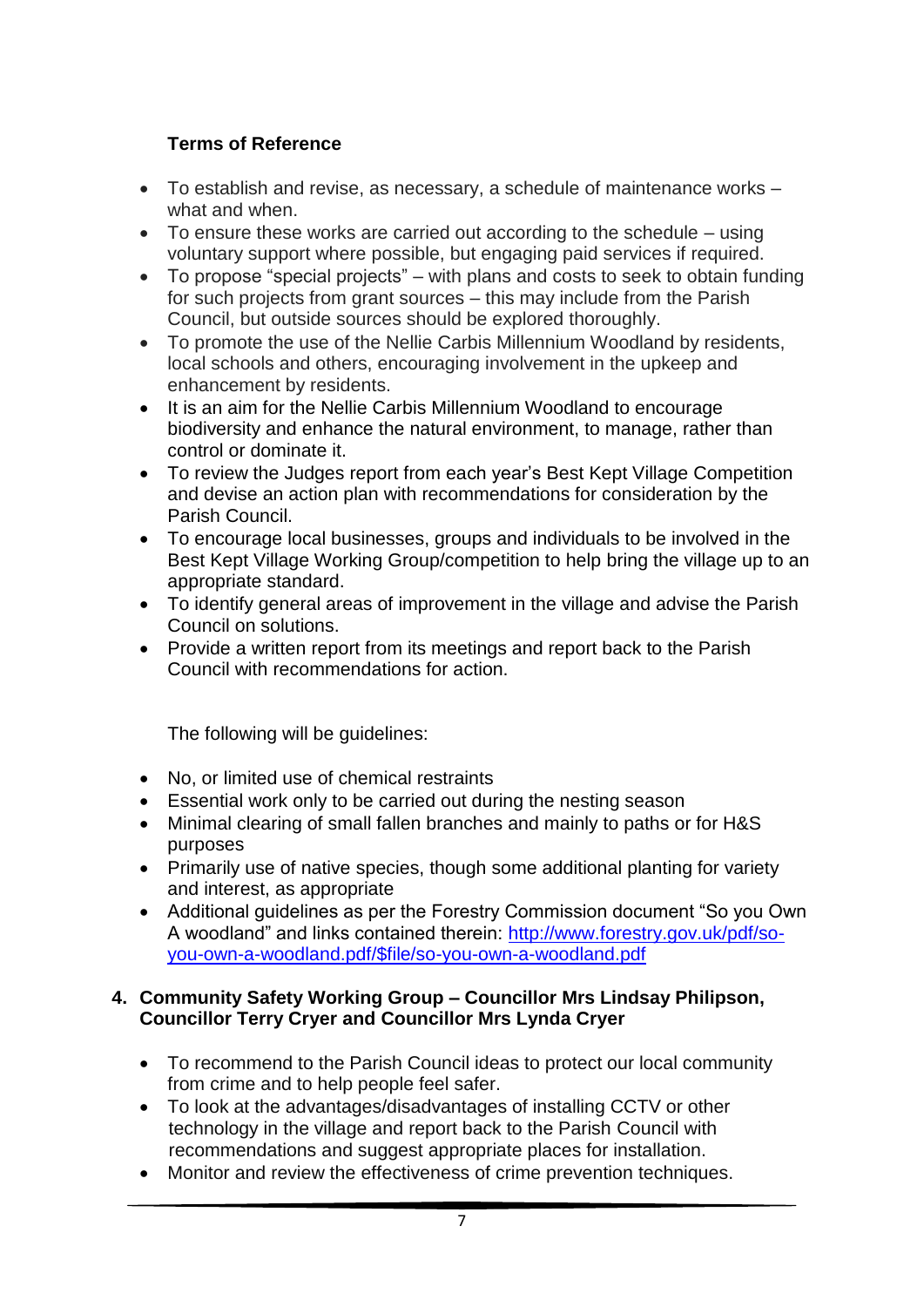- To work closely with other agencies such as the Police to raise community awareness.
- To source suitable grants and funding.
- Provide a written report from its meetings and report back to the Parish Council with recommendations for action.

#### **5. Grimsargh Wetlands Working Group – the Clerk – Sue Whittam, Councillor David Hindle, Councillor Mrs Eileen Murray, Councillor Mrs Lindsay Philipson.**

## **Terms of Reference**

- That the Grimsargh Wetlands Working Group fully explores options for a local group to acquire the Wetlands with the condition of some level of development taking place on the land fronting Preston Road, to include costs and feasibility of options.
- To plan and implement a communication strategy for the village and proactively engage with those residents directly affected by the proposals before consulting the whole village.
- To work with other agencies such as Groundwork Trust, United Utilities, Preston City Council and others to secure the future preservation of the wetlands.
- To explore the long term protection and management of the wetlands by the establishment of a not for profit/charitable trust.
- That the current Working Group consists of Councillor Mrs Eileen Murray, Councillor David Hindle, Councillor Mrs Lindsay Philipson and the Clerk but in addition to this the Working Group can appoint experts either individuals or representatives from organisations onto the Working Group as appropriate.
- To provide a written report back to the Parish Council with recommendations in line with the above.

#### **6. Neighbourhood Planning Working Group – the Clerk – Sue Whittam, Councillor Terry Cryer, Councillor Lynda Cryer, Councillor Mrs Eileen Murray and Councillor Mrs Lindsay Philipson. (Other experts from outside the Parish Council can be seconded onto the Working Group as necessary).**

# **Terms of Reference (draft)**

- To look at the options/advantages and costs for a Neighbouhood Plan for Grimsargh.
- To liaise with other Parishes and Town Councils such as Broughton and Longridge to learn from their experiences in developing a Neighbourhood Plan.
- To source funding to support the development of a Neighbourhood Plan.
- To advise the Parish Council on the procedure and timescales for developing a Grimsargh Neighbourhood Plan.
- To provide a written report back to the Parish Council with recommendations in line with the above.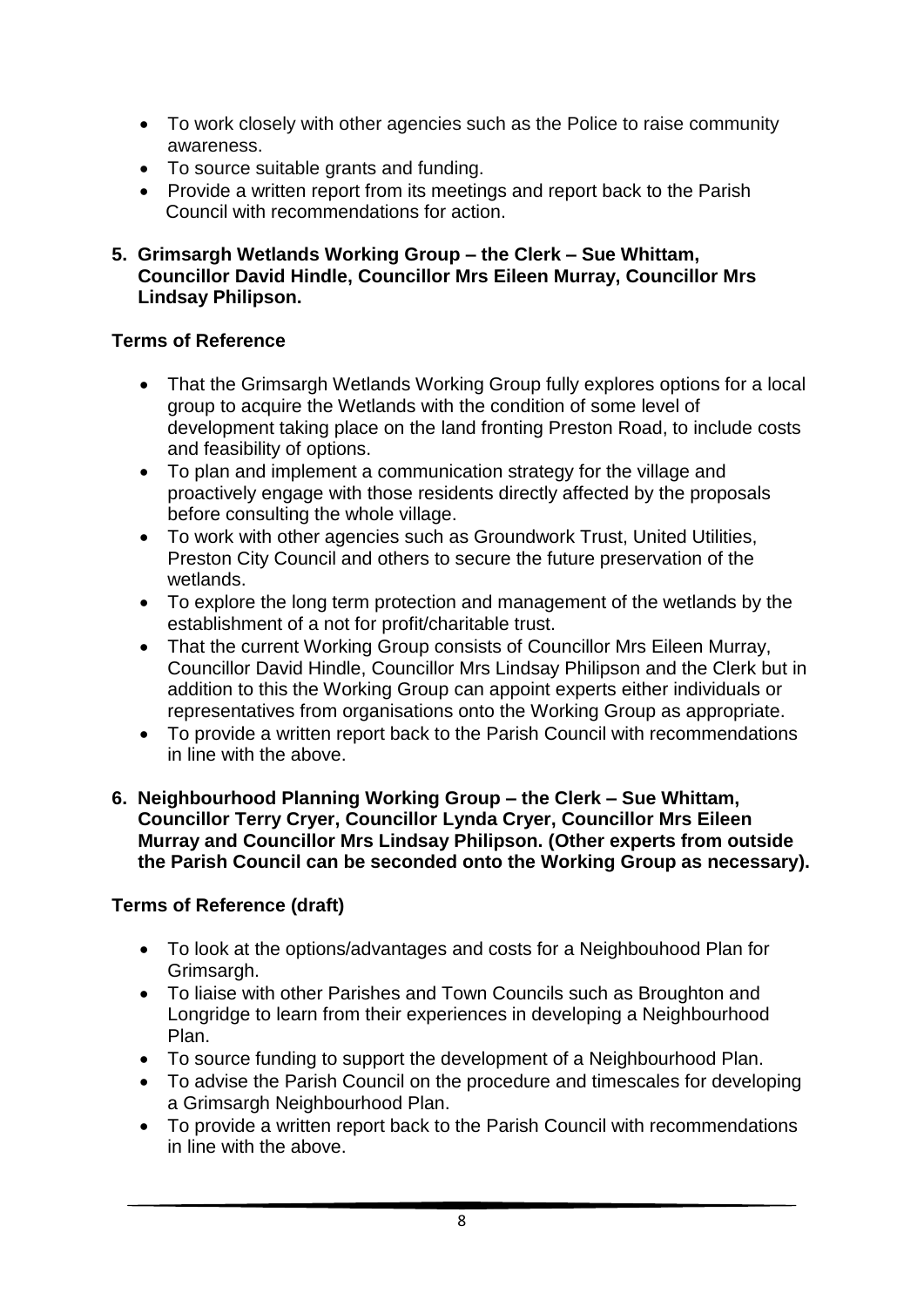### **7. Employment Working Group – Councillor Peter Burton, Councillor Terry Cryer and Councillor Keith Middlebrough.**

## **Terms of Reference (draft)**

- To ensure the Parish Council is complying with its statutory obligations for the health and safety of employees.
- To review the Clerk's work, conditions and pay on an annual basis.
- To carry out an annual appraisal with the Clerk.
- To deal with any grievances/concerns raised by the Parish Council or the Clerk.
- To make recommendations to the Parish Council.

## **10. (16/17) Parish Council Newsletter**

The Clerk reported that she had received some of the items for the June Newsletter but some were still outstanding and she asked for these to be forwarded to her as soon as possible. It was also agreed to put an item in the newsletter on crime and also one on the green waste (brown bin) charges by Preston City Council.

## **11. (16/17) Parish Council Insurance**

The Clerk reported that the Parish Council insurance was due on 1 June 2016, and that the CCTV equipment would need to be added to the insurance schedule. It was noted that we were still awaiting the final specification of the CCTV equipment and it was therefore agreed to delegate the insurance renewal to the Clerk to deal with on behalf of the Parish Council. It was further agreed that the Clerk could look at obtaining a three year tied in deal with the insurance company if this was more cost effective.

## **Resolved**

That, the renewal of the Parish Council insurance is delegated to the Clerk to negotiate on behalf of the Parish Council.

### **12. (16/17) Lancashire County Council – Public Rights of Way Delivery Scheme 2016/2017**

The Clerk reported on the Lancashire County Council – Public Rights of Way Delivery Scheme for 2016/2017. She informed the Parish Council that the Scheme was slightly different to previous years as the amount of money given for opting into the scheme had increased to £250 and this would have to be used for strimming on public rights of way. The Parish Council unanimously agreed to opt into this year's Public Rights of Way Delivery Scheme.

## **Resolved**

That, the Parish Council opt into the Public Rights of Way Delivery Scheme for 2016/2017.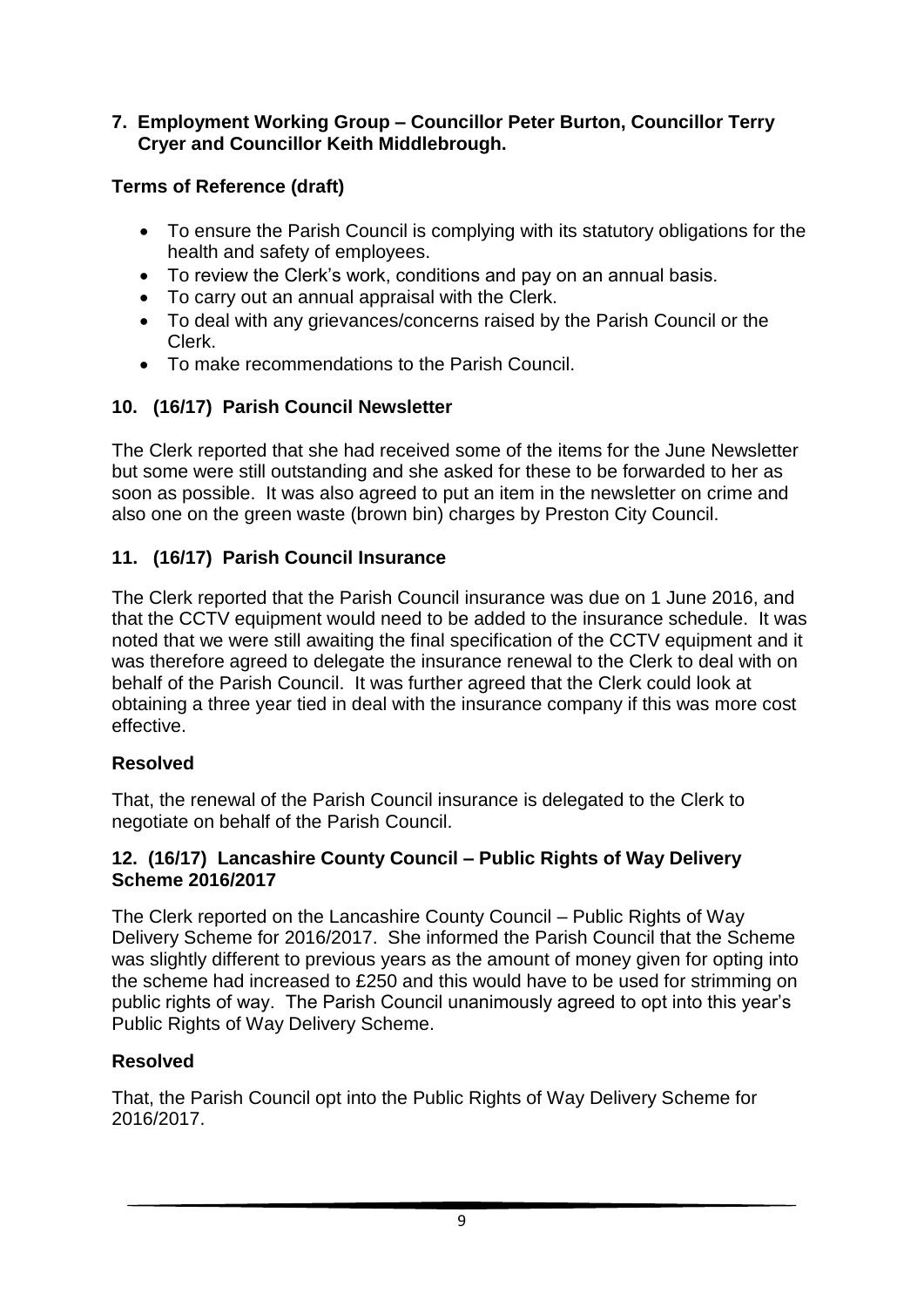# **13. (16/17) CCTV Project – Update**

Councillor Terry Cryer updated the Parish Council on the CCTV project. He informed the Parish Council that he had contacted Lancashire County Council about the positioning of the CCTV signage and this had now been approved. He had also ordered the brackets for the signage and it was agreed that the cost of £140.15 should be reimbursed to Councillor Terry Cryer. It was noted that the CCTV was currently being installed and that the police would forward a Service Level Agreement that would need to be signed by the Clerk. This was to confirm that the CCTV equipment would be accessed by the police for crime detection only.

The Chairman, Councillor Mrs Lindsay Philipson thanked Councillor Terry Cryer for the update.

## **Resolved**

That the update on the CCTV project is noted and that approval is given to the reimbursement of £140.15 to Councillor Terry Cryer for the brackets for the CCTV signage.

## **14. (16/17) Website Maintenance – Update**

The Chairman, Councillor Mrs Lindsay Philipson reported that we had now received a quote from Sally Gorton for our website maintenance and this was £67.50 per month for an estimated 1.5 hours per month. It was agreed that this was excellent value and the Parish Council agreed that Sally Gorton should be asked to update our website on a monthly basis.

## **Resolved**

That Sally Gorton is asked to update the Parish Council website at a cost of £67.50 per month.

## **15. (16/17) Provision of Defibrillators – Update**

The Clerk had received some information from the North West Ambulance Service on defibrillators. There were a number of types and designs available on the market and there were also packages available such as the one available from Cardiac Science which included the cabinet, defibrillator, replacement pads, and eight years warranty together with theft and damage insurance for £1495. All defibrillators had to be ordered through the North West Ambulance Service.

It was agreed that the Parish Council would pay for a defibrillator on the village green and that other community groups, if they wished to have a defibrillator should contribute 50% of the cost. The Parish Council would also need to pay for the installation by a qualified electrician and Councillor Mrs Eileen Murray agreed to forward to the Clerk the details of a local reputable electrician. Councillor Keith Middlebrough was speaking to Grimsargh Club to see if they wished to go ahead with a defibrillator outside their premises. The Chairman, Councillor Mrs Lindsay Philipson said she would speak to St Michael's Primary School PTA to see if they were interested as well. It was agreed that the Clerk should obtain the cost of purchasing up to six defibrillators for the village.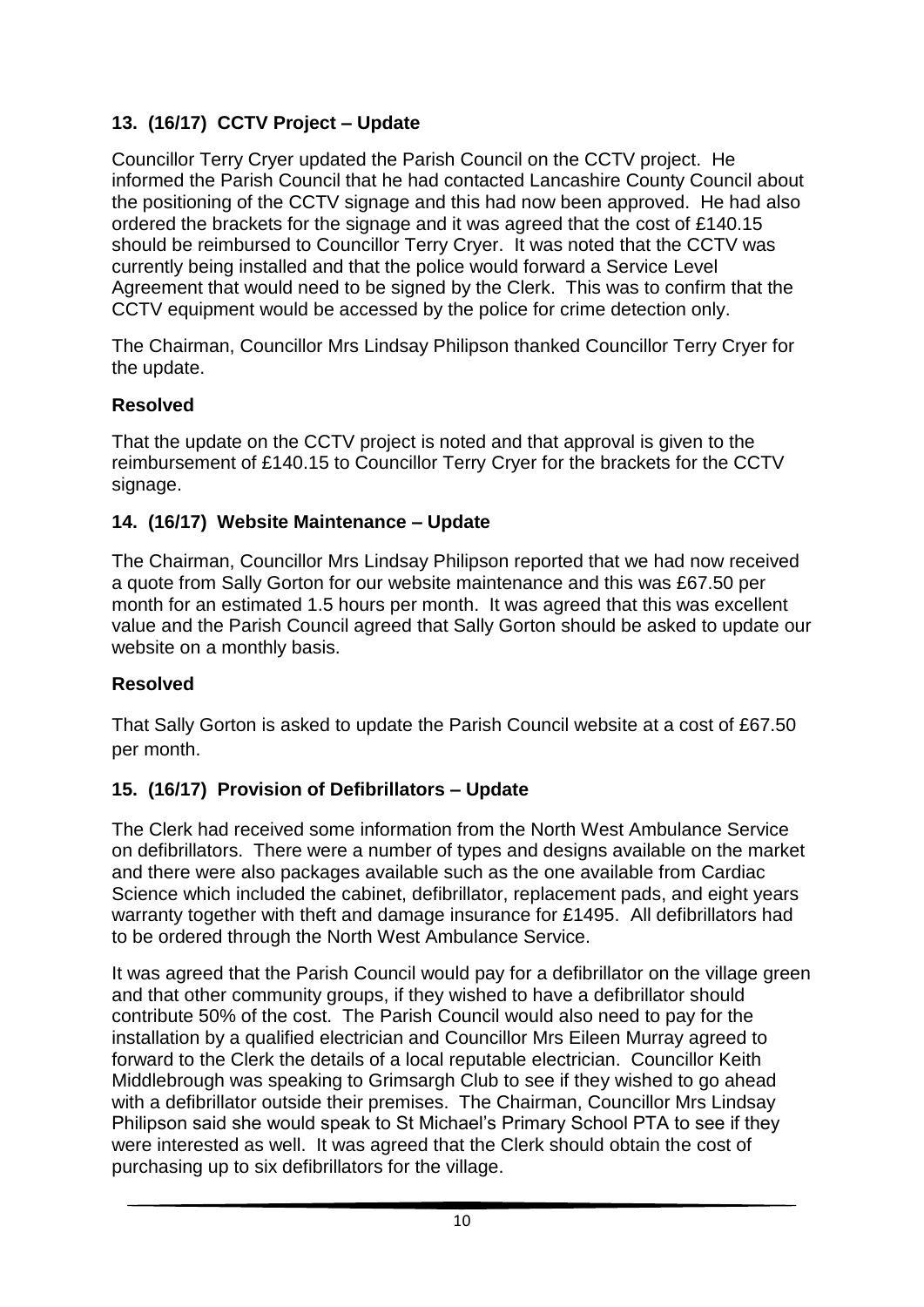# **Resolved**

That the Parish Council agrees to the purchase of a defibrillator for the village green and to fund 50% of other defibrillators in the village up to a maximum of 6 units. The Parish Council further agrees to pay for the installation of all defibrillators in the village and the Clerk is asked to obtain costings for up to 6 units.

# **16. (16/17) Delivery of Parish Council Publications - Update**

It was noted that the Clerk would obtain costings for the delivery of Parish Council publications shortly and Councillor Peter Burton said he would also speak to the Scouts about this to see if they were willing to deliver publications in exchange for a donation to their Group.

## **17. (16/17) Financial Matters and Banking**

It was noted that we had an estimated £84,968.65 in the bank as at 5 May 2016. This included £27,500 from Anesco for the solar farm and £24,406.82 CiL monies. It was further noted that the precept should be credited to the bank account this week.

## **Resolved**

i) It was noted that the following invoices had been paid:-

1) Clerk, Sue Whittam, Salary 4, 11, 18, and 25 April (new rate as agreed in the budget of £13.50 per hour = £189 per week (4 weeks £756 – tax and NI = £600.48 (Cheque no 776).

2) Adam Cooper Lengthsman, wages for April 2016 – 61 hours at £13 per hour total £793 (Cheque no 777).

ii) Councillor Terry Cryer was reimbursed for the brackets for the CCTV signage at a cost of £145.15 as agreed at the meeting. (Cheque no 778).

iii) It was further agreed that a number of cheques should be signed to pay any outstanding accounts that needed to be paid before the next meeting including the insurance.

iv) The Parish Council not the current position with regard to Cil and a copy of the spreadsheet is included in the Minute Book.

v) It was also agreed that the Clerk should look at removing the recent CiL monies and the Anesco solar farm money to the Post Office savings account if it was easy to deposit and transfer funds.

## **18. (16/17) Clerk's Report – for information only**

The Clerk reported that she would order the bench for the Nellie Carbis Millennium Woodland and John Gornall would be asked to carve some appropriate words on a piece of wood from the garden in memory of David Leech.